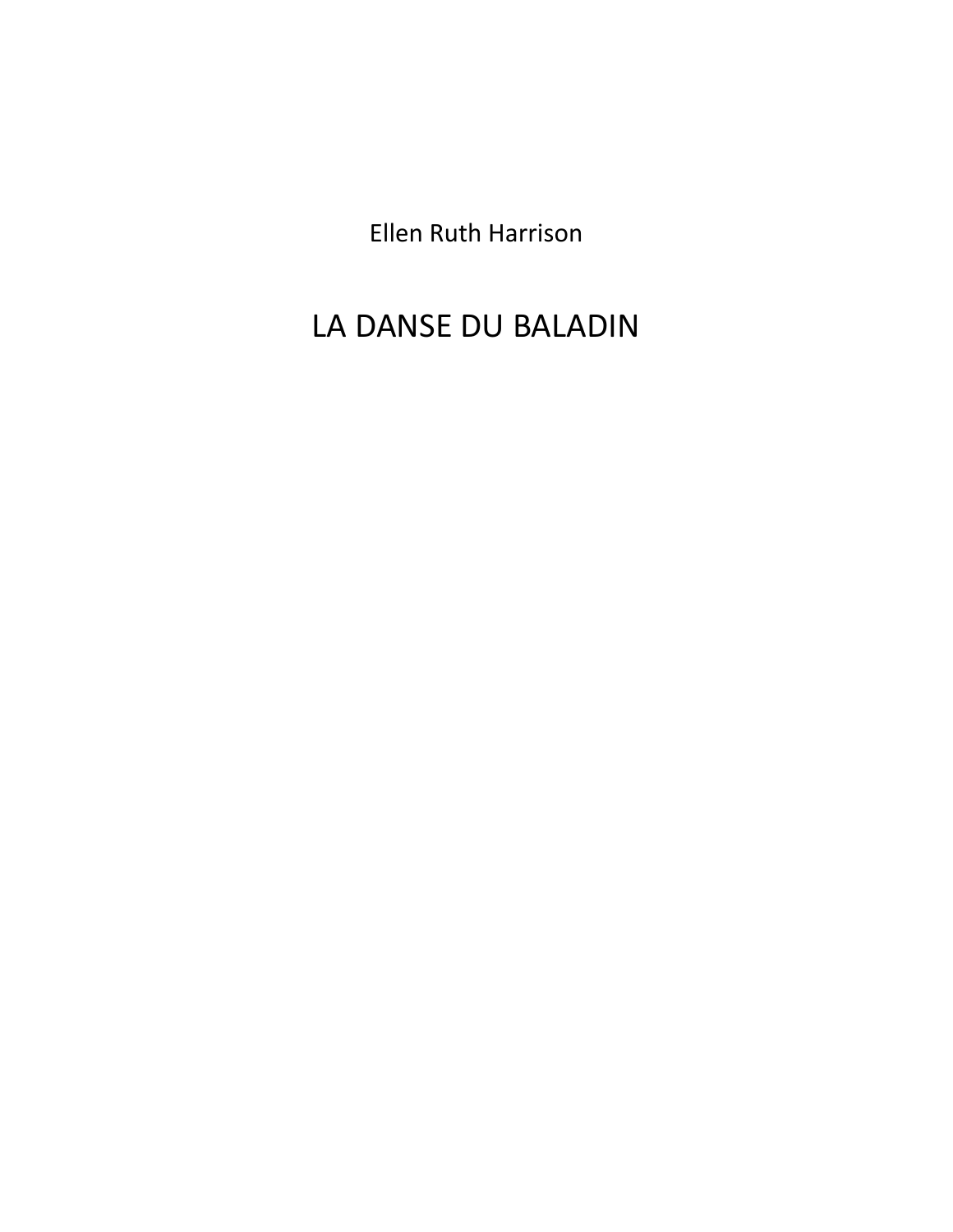## **La Danse du Baladin**

*for solo flute* 

## **Ellen Ruth Harrison** 1991

La Danse du Baladin follows a twisting and turning path through differing landscapes of sound. It explores areas characterized by trills, wide leaps and rapid flourishes, intertwined with slow sinuous passages that start and stop, moving hesitantly from one fragment to the next. Throughout the piece the pitch and timbre of the sound are inflected through glissandi and various trills and fingerings. Yet, with all the glittering display of technique the mood is lyrical, singing.

Simple contrasts govern the overall form of the work as well as its details. It falls into two large sections, each of which is further subdivided into contrasting segments of varying lengths. They are characterized by distinct gestures that create different moods, ranging from sparkling and vivacious to haunting and seductive to hesitant and, at times, ironic.

The title of the work does not simply refer to the dance of a wandering entertainer. *Baladin* also means mountebank or charlatan. These definitions render the first, rather generic image into a more colorful one: a dancer who entices a crowd of spectators to follow him or her along a twisting and turning path in search of unknown treasures, only to deceive them in the end.

Duration: circa 7 minutes

EllenRuthHarrison.com ellen.harrison@uc.edu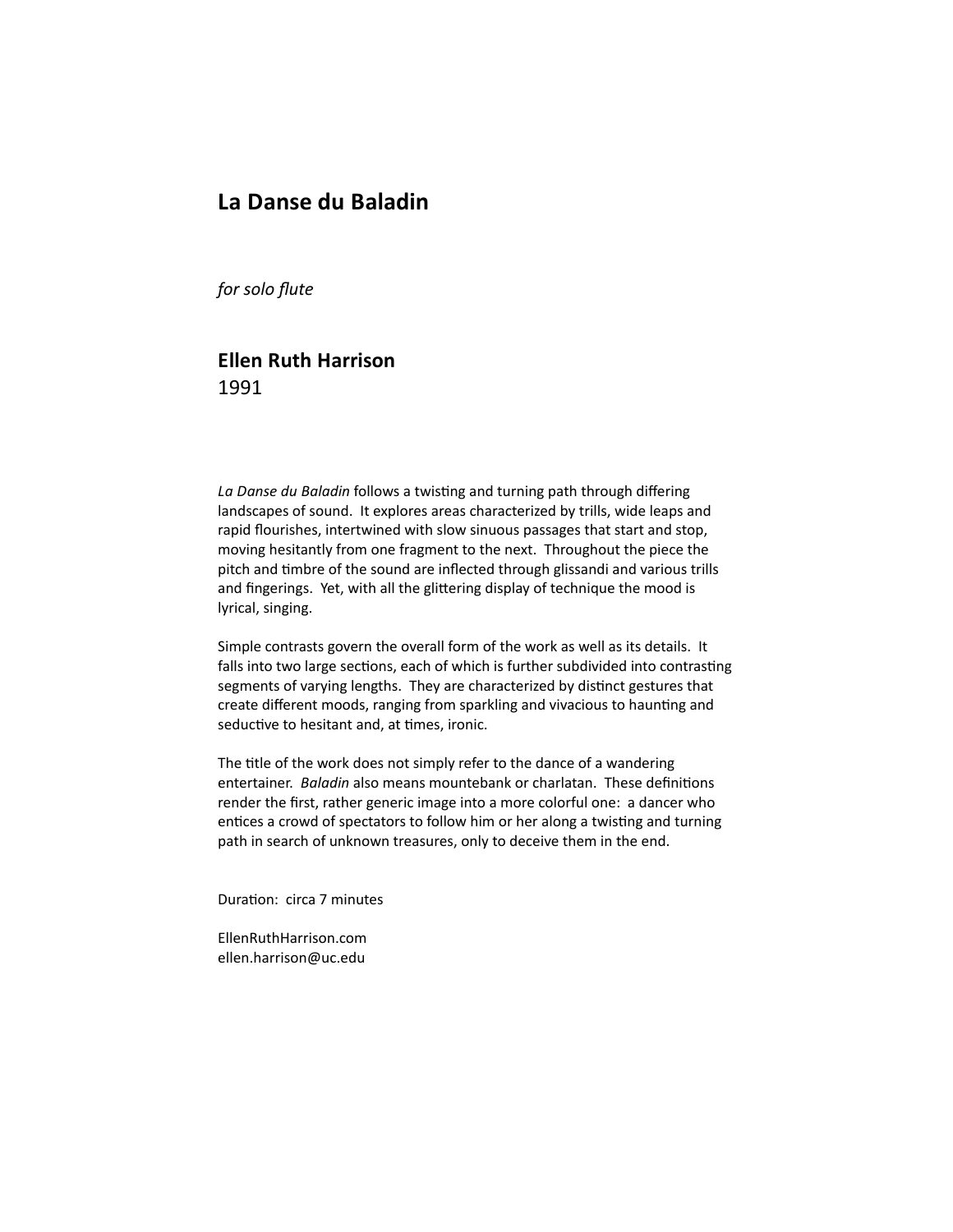## La Danse du Baladin

*for Deborah Boldin*

Ellen Ruth Harrison (1991)









For every ascending glissando, roll out slightly to give a more breathy tone and to exaggerate the effect created by sliding a finger. Roll in for every descending glissando.

© 1991 Ellen Ruth Harrison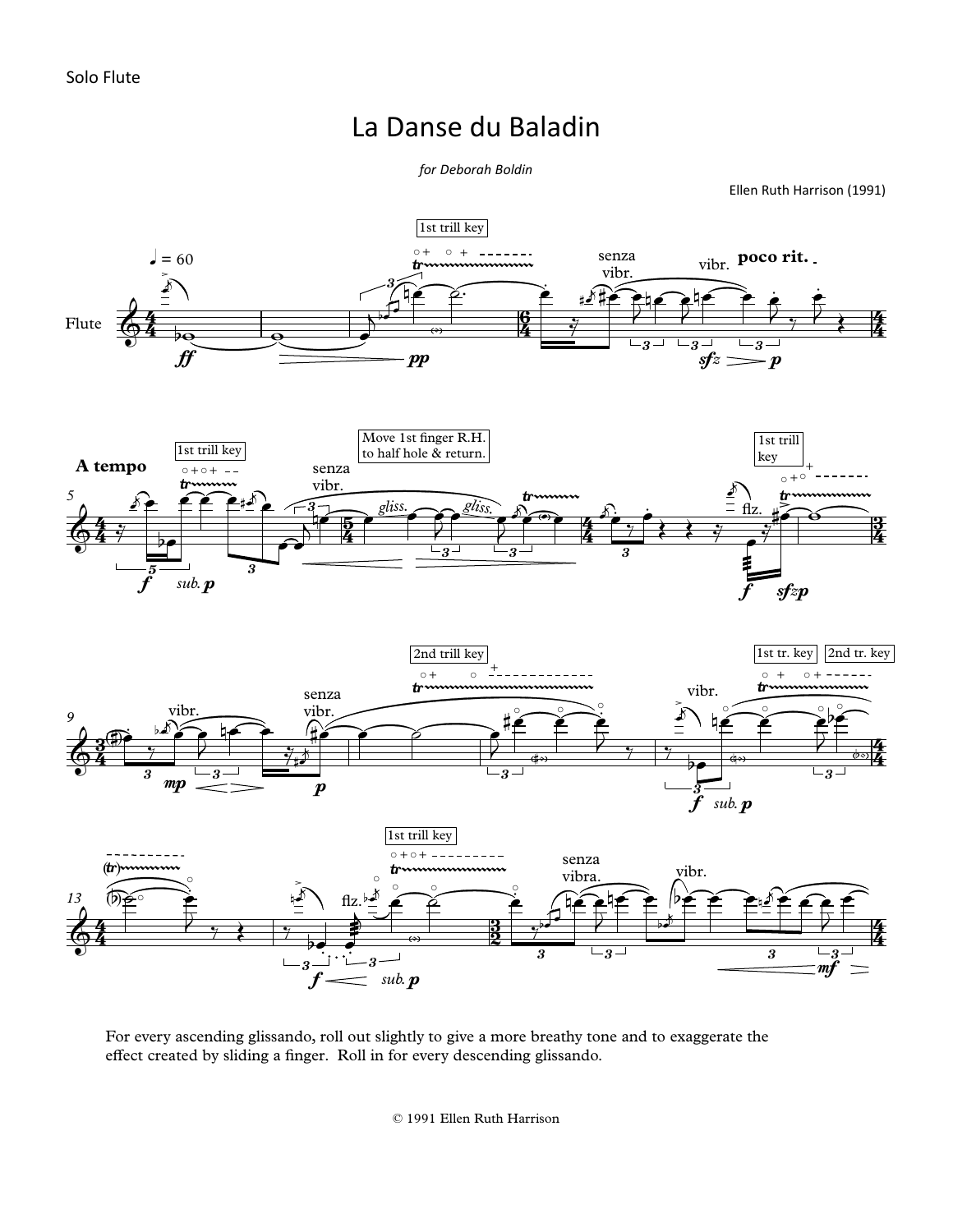









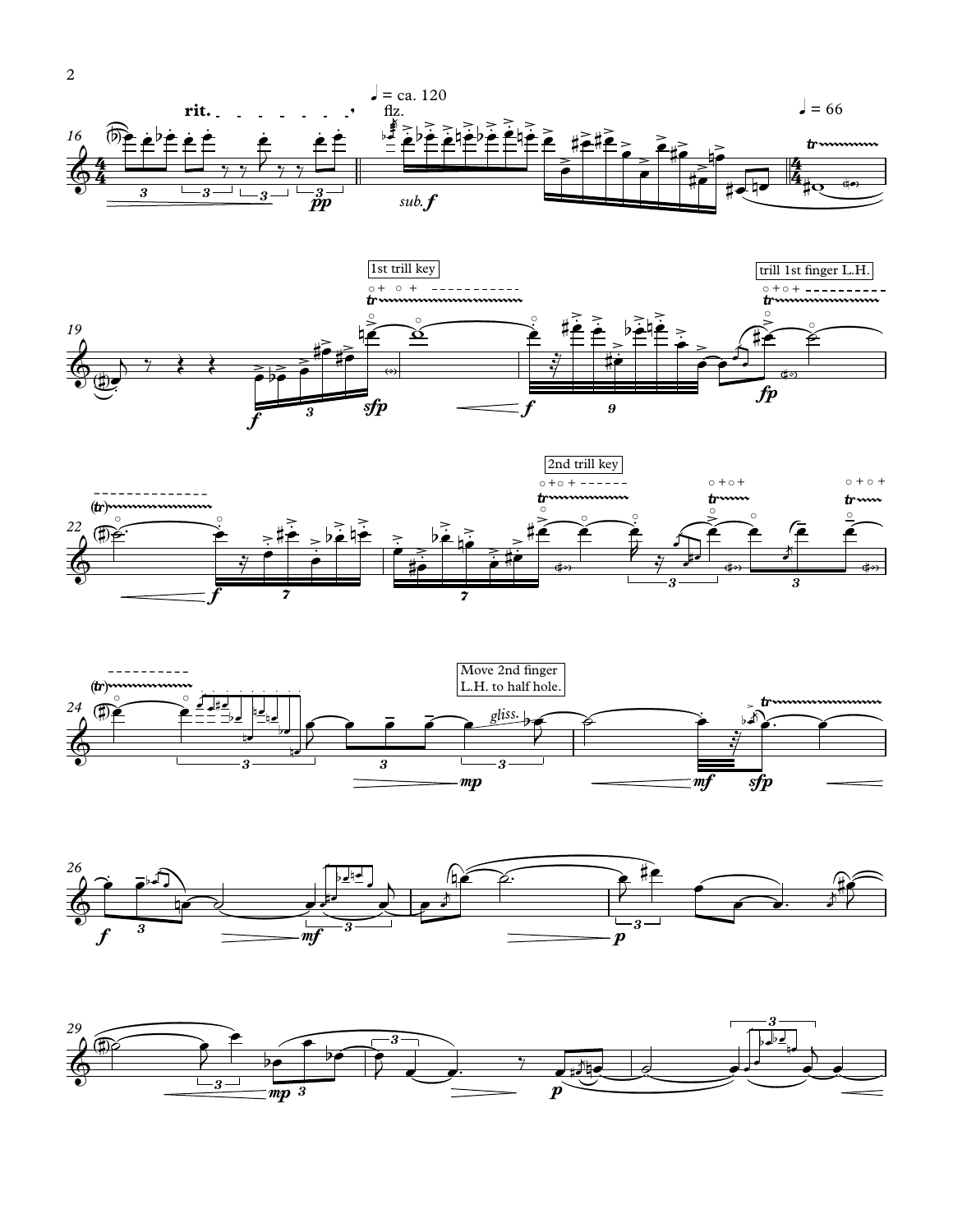









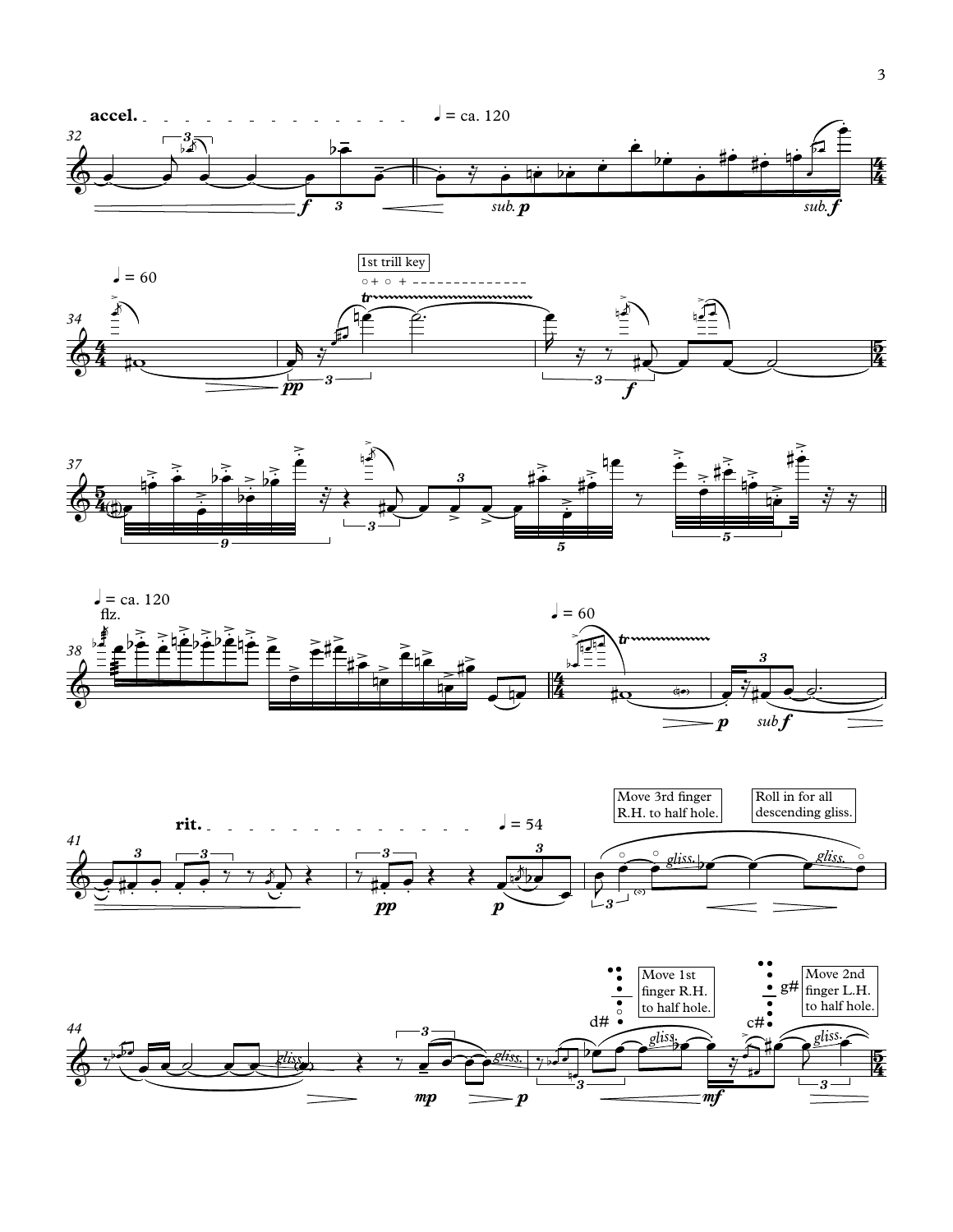